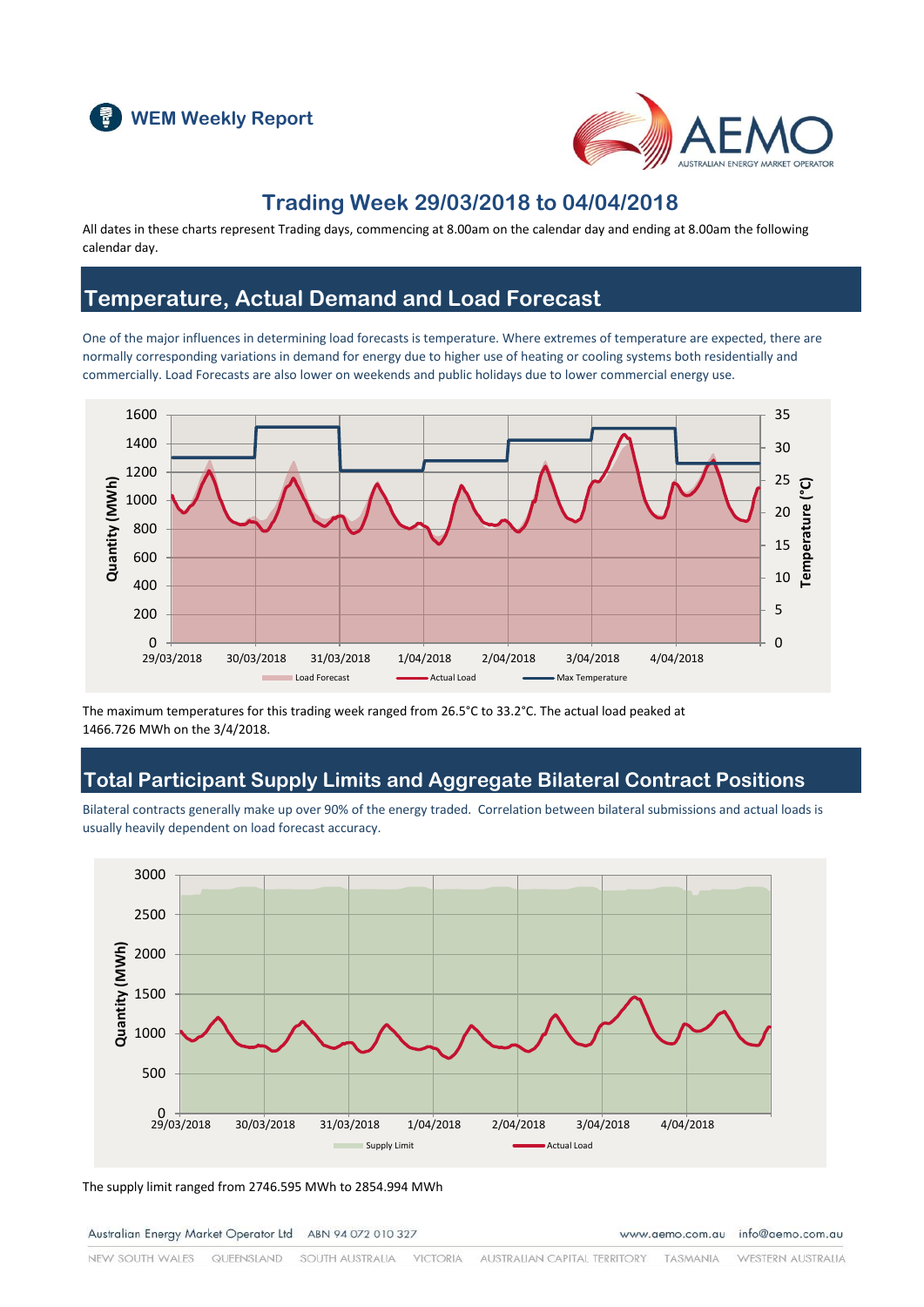### **Net Balancing Market Trades**

Bilateral contracts and STEM trading are generally based on the forecast energy requirements of Participants. When the forecast requirements are higher or lower than the actual requirements for a day, this Market energy must be bought and sold in the balancing mechanism. This graph shows the estimated net balancing trades.



The majority of the balancing activity this week occurred within Balancing Demand. The maximum balancing demand for the week reached 256.3425 MWh on the 3/4/2018. The maximum balancing supply for the week reached -181.83 MWh on the 30/3/2012.

# **Total Traded Energy**

This chart represents a comparison between the total net energy that is traded in Bilateral Contracts, the STEM and the balancing mechanism. Balancing Supply represents cases in which the total contract position is greater than the demand and customers must supply energy back to balancing. Balancing Demand represents cases in which the total contract position is less than the demand and customers must purchase energy from balancing.



Total balancing supply equalled -4461.456 MWh whereas total balancing demand equalled 19117.65 MWh. The Total STEM Traded quantity was 12433.212 MWh, with the STEM Clearing Quantity ranging between 4.051 MWh and 168.48 MWh.

www.aemo.com.au info@aemo.com.au